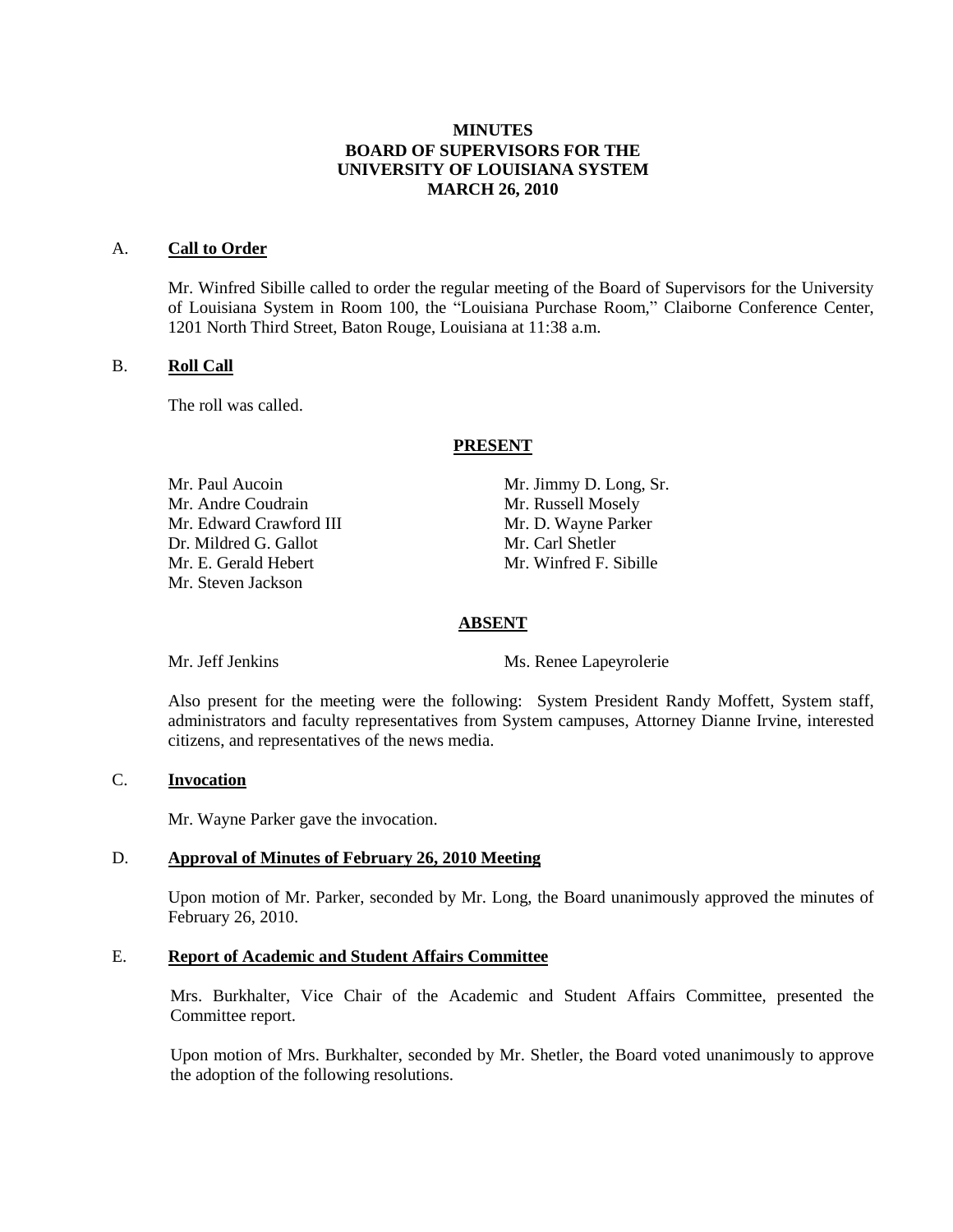E.1. Grambling State University's request to award an Honorary Doctor of Letters degree to Muriel A. Howard at the Spring 2010 Commencement Exercises.

*NOW, THEREFORE, BE IT RESOLVED, that the Board of Supervisors for the University of Louisiana System hereby approves Grambling State University's request to award an Honorary Doctor of Letters degree to Muriel A. Howard at the Spring 2010 Commencement Exercises.*

E.2. Louisiana Tech University's request for approval of a Letter of Intent and Proposal to establish a Post Baccalaureate Certificate (PBC) program in Rural Development in the Department of Agricultural Sciences in the College of Applied and Natural Sciences.

*NOW, THEREFORE, BE IT RESOLVED, that the Board of Supervisors for the University of Louisiana System hereby approves Louisiana Tech University's request for approval of a Letter of Intent and Proposal to establish a Post Baccalaureate Certificate (PBC) program in Rural Development in the Department of Agricultural Sciences in the College of Applied and Natural Sciences.*

E.3. Louisiana Tech University's request for approval of a Letter of Intent and Proposal to establish a Post Baccalaureate Certificate (PBC) program in Dietetics in the School of Human Ecology in the College of Applied and Natural Sciences.

*NOW, THEREFORE, BE IT RESOLVED, that the Board of Supervisors for the University of Louisiana System hereby approves Louisiana Tech University's request for approval of a Letter of Intent and Proposal to establish a Post Baccalaureate Certificate (PBC) program in Dietetics in the School of Human Ecology in the College of Applied and Natural Sciences.*

E.4. McNeese State University's request for approval to combine/delete academic majors in French and Spanish to form a B.A. degree program in Foreign Languages.

*NOW, THEREFORE, BE IT RESOLVED, that the Board of Supervisors for the University of Louisiana System hereby approves McNeese State University's request to combine/delete academic majors in French and Spanish to form a B.A. degree program in Foreign Languages.*

E.5. McNeese State University's request for approval to increase undergraduate admissions standards for first-time freshmen effective with the Spring 2011 semester.

*NOW, THEREFORE, BE IT RESOLVED, that the Board of Supervisors for the University of Louisiana System hereby approves McNeese State University's request for approval to increase undergraduate admissions standards for first-time freshmen effective with the Spring 2011 semester.*

E.6. Nicholls State University's request for approval to award an Honorary Doctor of Science (D.Sc.) degree to Mr. Kerry St. Pé at the Spring 2010 Commencement Exercises.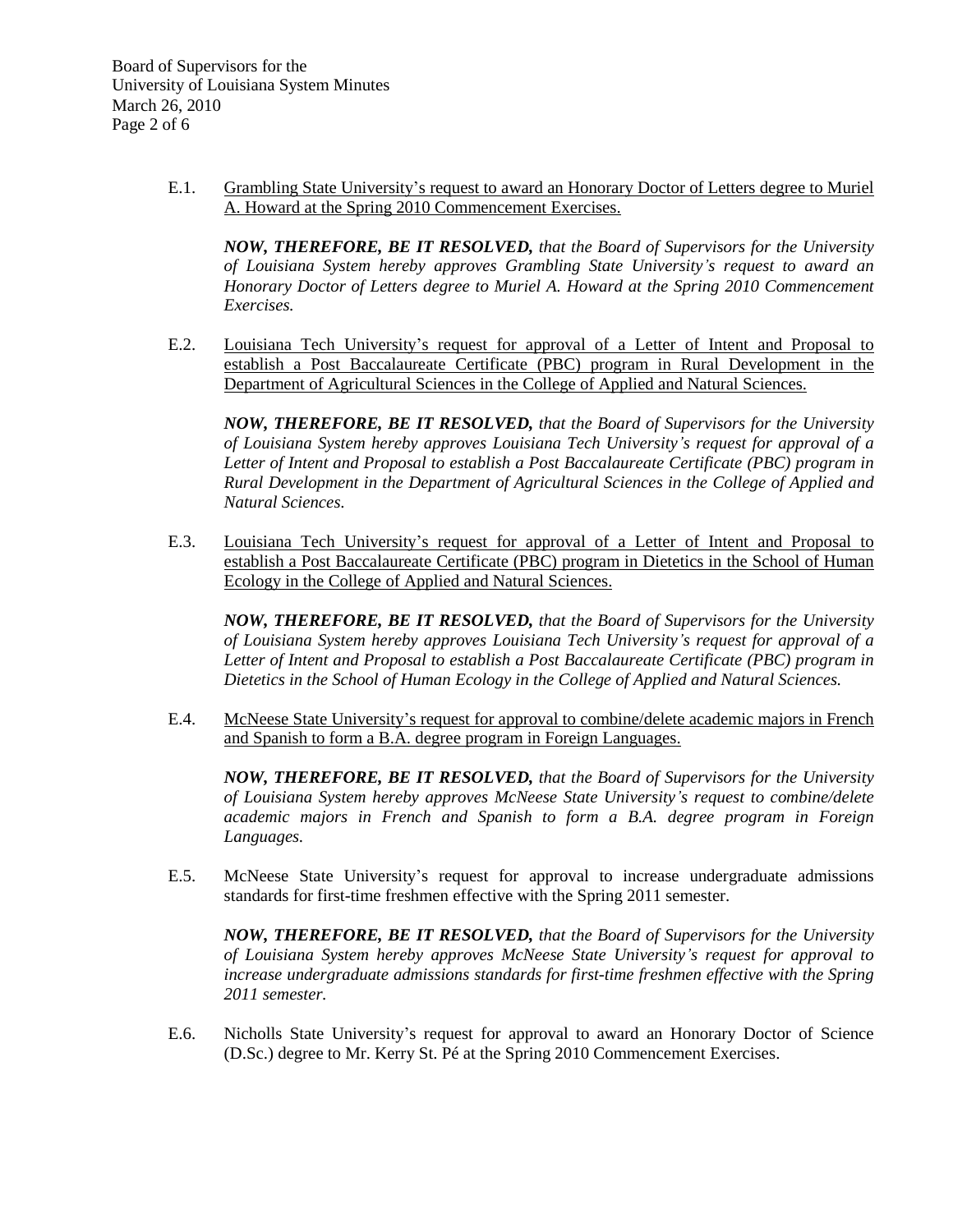*NOW, THEREFORE, BE IT RESOLVED, that the Board of Supervisors for the University of Louisiana System hereby approves Nicholls State University's request to award an Honorary Doctor of Science (D.Sc.) degree to Mr. Kerry St. Pé at the Spring 2010 Commencement Exercises.*

## F. **Report of Facilities Planning Committee**

Mr. Crawford, Chair of the Facilities Planning Committee, presented the Committee report.

Upon motion of Mr. Crawford, seconded by Mr. Coudrain, the Board voted unanimously to approve the adoption of the following resolutions.

F.1. Grambling State University's request for approval to name the Performing Arts Center the "Conrad Hutchinson, Jr. Performing Arts Center."

*NOW, THEREFORE, BE IT RESOLVED, that the Board of Supervisors for the University of Louisiana System hereby approves Grambling State University's request for approval to name the Performing Arts Center the "Conrad Hutchinson, Jr. Performing Arts Center."*

F.2. Louisiana Tech University's request for approval of a proposed land exchange agreement between Louisiana Tech University and the North American Islamic Trust.

*NOW, THEREFORE, BE IT RESOLVED, that the Board of Supervisors for the University of Louisiana System hereby approves Louisiana Tech University's request for approval of a proposed land exchange agreement between Louisiana Tech University and the North American Islamic Trust.*

*BE IT FURTHER RESOLVED, that Louisiana Tech University shall obtain final review of all necessary documents from legal counsel and final approval from Board staff, and shall secure all other appropriate approvals from agencies/parties of processes, documents, and administrative requirements.*

*AND FURTHER, that the President of Louisiana Tech University is hereby designated and authorized to execute any and all documents necessary to execute said property exchange documents.*

F.3. Southeastern Louisiana University's request for approval to demolish the Recreation Center (formerly the Men's Gym) located on the main campus.

*NOW, THEREFORE, BE IT RESOLVED, that the Board of Supervisors for the University of Louisiana System hereby approves Southeastern Louisiana University's request for approval to demolish the Recreation Center (formerly the Men's Gym) located on the main campus.*

*BE IT FURTHER RESOLVED, that Southeastern Louisiana University shall obtain final reviews from UL System staff, legal counsel, and all other appropriate agencies/parties, of processes, documents, and administrative requirements.*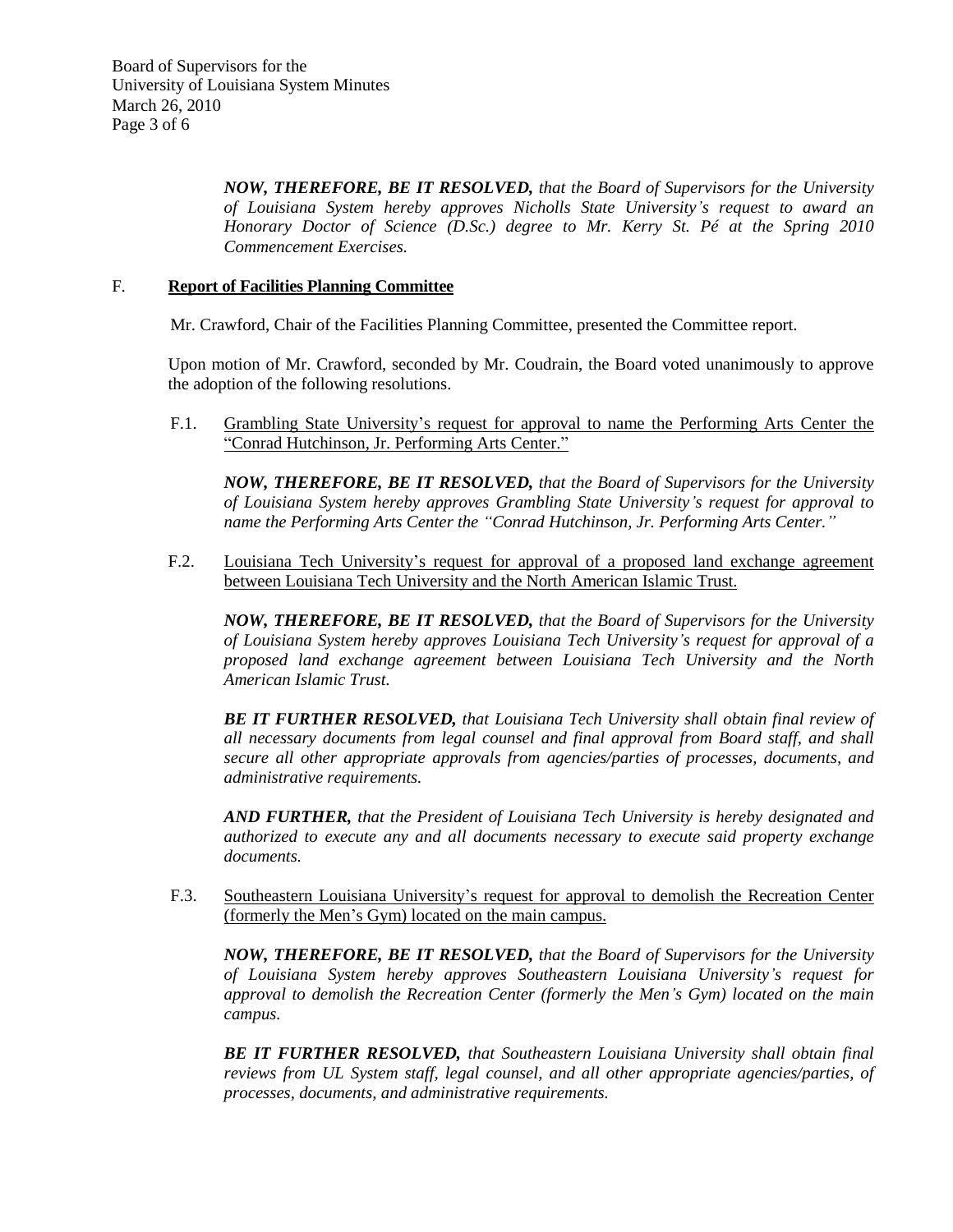*AND FURTHER, that Southeastern Louisiana University will provide System office with copies of all final executed documents for Board file.*

F.4. University of Louisiana at Lafayette's report on Ragin' Cajuns Softball Facilities Project.

This is a report only, and no action by the Board was necessary.

## G. **Report of Finance Committee**

Mr. Coudrain, Chair of the Finance Committee, presented the Committee report.

Upon motion of Mr. Coudrain, seconded by Mr. Shetler, the Board voted unanimously to approve the adoption of the following resolutions.

G.1. McNeese State University's request for approval of the increase in certain self-assessed fees and the creation of additional self-assessed fees effective Fall 2010.

*NOW, THEREFORE, BE IT RESOLVED, that the Board of Supervisors for the University of Louisiana System does hereby approve McNeese State University's request to increase certain self-assessed fees and the creation of additional self-assessed fees effective Fall 2010.*

G.2. University of Louisiana System's discussion of Fiscal Year 2009-2010 interim financial reports and ongoing assurances.

This is a report only and no Board action is necessary.

### H. **Report of Grievance Committee**

H.1. Nicholls State University – Ms. Cynthia DuBois, Assistant Professor

This item was removed from this month's agenda.

### I. **Report of Legislation Committee**

I.1. Update on the 2010 Regular Session of the Legislature

This is a report only and no action by the Board was necessary.

### J. **Report of Personnel Committee**

Chair Aucoin presented the Committee report.

Upon motion of Mr. Aucoin, seconded by Mr. Long, the Board voted unanimously to approve the adoption of the following resolution:

J.1. Northwestern State University's request for approval to appoint Dr. Lisa Abney as Provost and Vice President for Academic and Student Affairs effective April 1, 2010.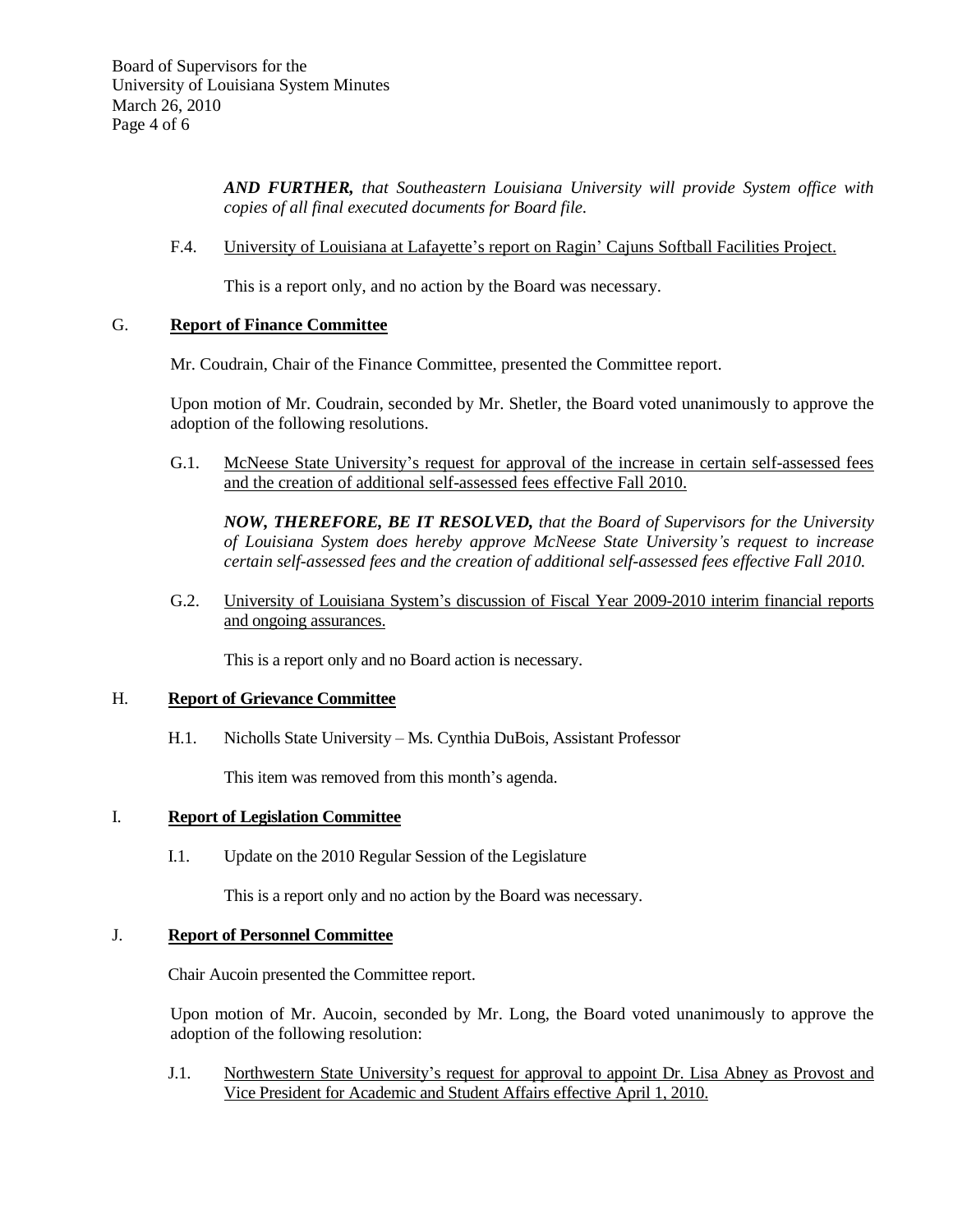*NOW, THEREFORE, BE IT RESOLVED, that the Board of Supervisors for the University of Louisiana System does hereby approve Northwestern State University's request to appoint Dr. Lisa Abney as Provost and Vice President for Academic and Student Affairs effective April 1, 2010.*

## K. **System President's Business**

### K.1. Personnel Actions

Dr. Randy Moffett, System President, reported that System staff reviewed the personnel actions, and staff recommends approval as amended.

*Upon motion of Mr. Coudrain, seconded by Mr. Shetler, the Board voted unanimously to approve the System personnel actions as amended.*

### K.2. System President's Report

- Dr. Moffett updated the Board regarding the McNeese Presidential Search. He stated that the vacancy has been appropriately advertised and to date five completed applications have been received and posted to the website. The Search Committee will meet again in April, and campus interviews of semi-finalists will be conducted in Lake Charles thereafter.
- Dr. Moffett reported that two campuses, Northwestern and Southeastern, had submitted incentive retirement plans per the recently approved PPM. One additional campus is finalizing its plan as well.
- President Moffett stated that Dr. O'Hara had coordinated a March 12 meeting for the System Deans of the Colleges of Business and had arranged for Dr. Ronald E. Shiffler, Dean of the College of Business Administration at Georgia Southern University, to lead the discussion. The meeting addressed the issue of online delivery of the undergraduate business degree through a consortium.
- Dr. Moffett congratulated Grambling, Louisiana Tech, and Nicholls for achieving national honors for service learning. Tech and Nicholls were named to the President's Higher Education Community Service Honor Roll and Grambling was recognized on the Honor Roll with Distinction.
- Dr. Moffett reported that on Wednesday, March 24, *Louisiana Public Square*, a program broadcast on Louisiana Public Broadcasting, had presented a panel focusing on higher education. Participants on the panel were Jennifer Pike, Speaker of the House Jim Tucker, Senator Ben Nevers, Sally Clausen, and Tony Clayton.
- President Moffett informed the Board that he, along with Commissioner Clausen and other System Heads, provided testimony at the House Appropriations Committee relative to higher education's existing operating budget, the recommended budget for fiscal 2011, and projected budget implications for 2012.